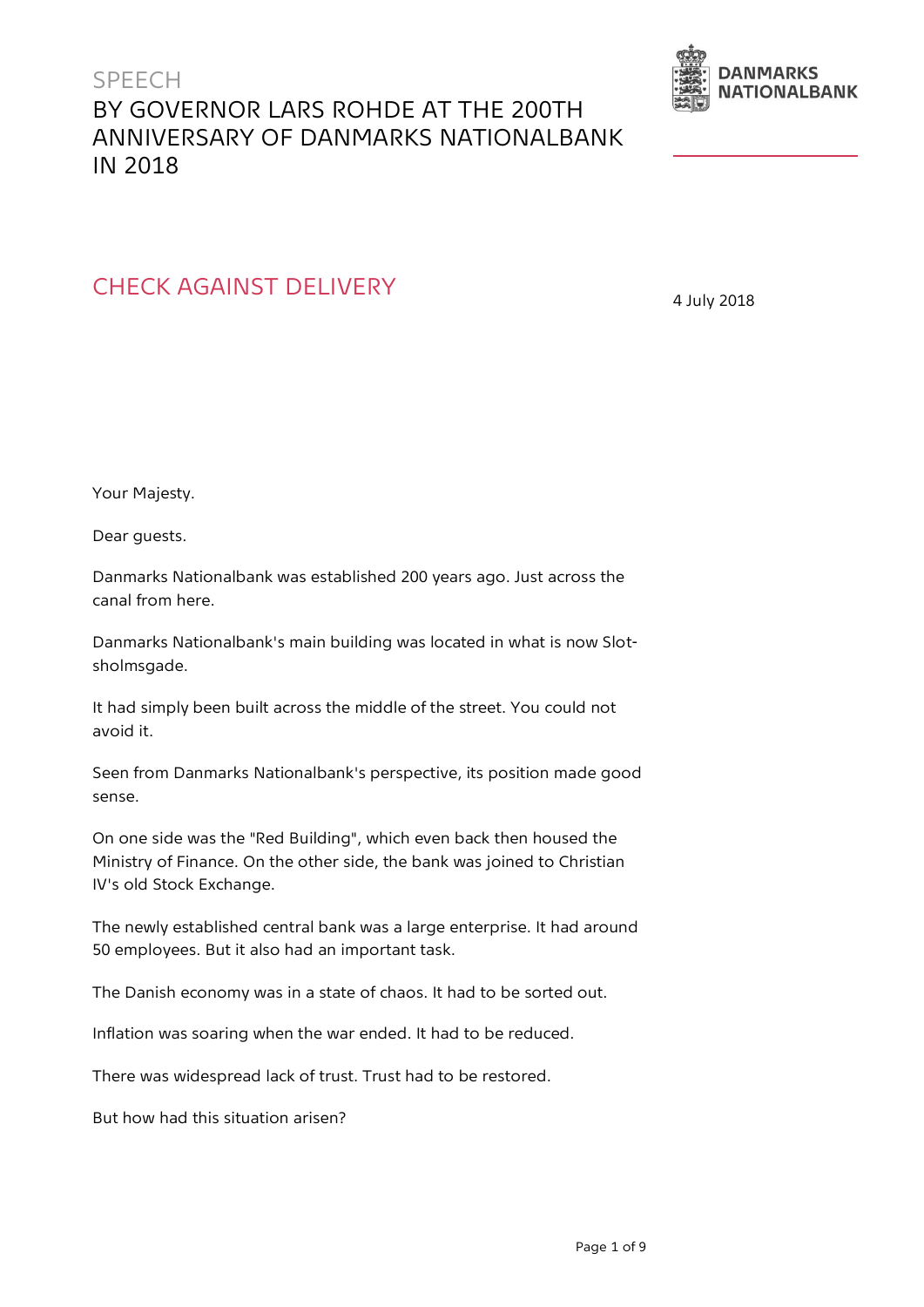The British bombardment of Copenhagen. The state bankruptcy. We remember these events from our history lessons.

Denmark had been at war. That was expensive.

We had lost. That made matters even worse.

Enormous government budget deficits had been financed by printing more money. Prices of staples – grain, butter and meat – rose by more than 300 per cent in one year.

In recent times, this has been surpassed only in countries such as Venezuela and Zimbabwe.

And who are the greatest losers when the economy is in a shambles? Ordinary people.

There was every reason to establish a central bank. Tasked with ensuring that the value of money remains stable.

So that people know what their wages are worth. That they can trust the country's means of payment. And save or borrow money when they need it.

 $+ + +$ 

Trust in the value of money is a cornerstone of all societies at all times.

To illustrate that, let me tell you a little story from my own family's past.

Not because I imagine that my family's history is special. But precisely because it is so ordinary.

Many of you could probably tell similar stories. If not, you should talk to your older family members while you still have the chance.

My paternal grandfather had a market garden near the town of Skive. He and my grandmother had 13 children. That was not unusual back then.

She was considerably younger than he was. That was also fairly common.

In 1917, my grandfather sold the market garden and bought a small house in Skive. By then he was 70.

Those of you who are good at adding up numbers may be surprised to hear that my grandfather was that old. Even though I am not exactly a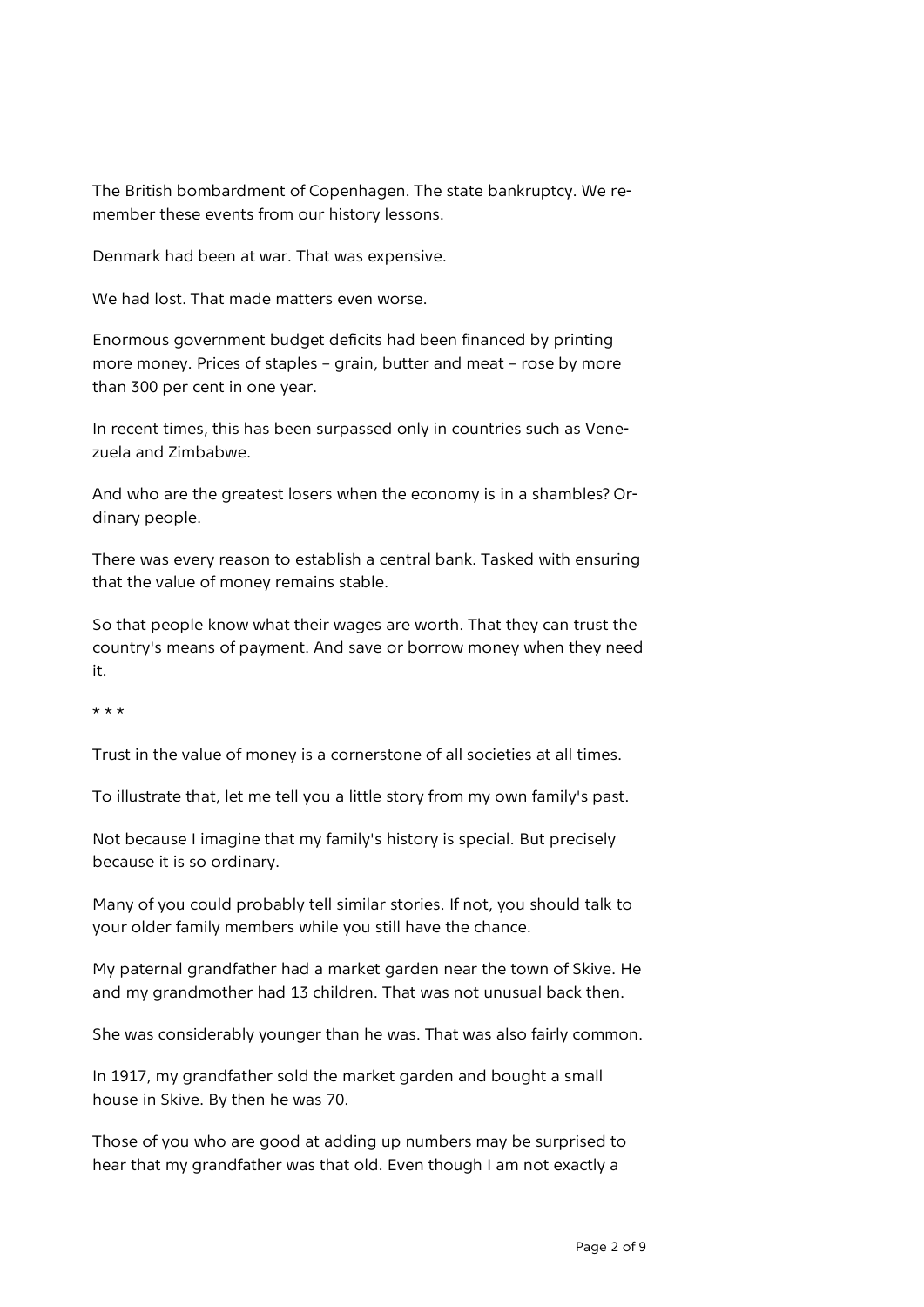spring chicken myself. But men in my family have been a bit slow to pass on their genes.

My point is that my grandfather was convinced that there would be enough money for him and his family to live comfortably for the rest of their lives.

He was wrong.

Wartime inflation eroded my grandfather's savings.

Every krone he had carefully saved up during a life of hard work lost more and more of its value.

After his death, my grandmother had to let the best part of the house. And move into the attic herself.

Basically, it is the same story as in the years after the Napoleonic wars. Wartime inflation. Lack of trust. Uncertainty for ordinary people.

Building up confidence takes a long time. And it can be lost very quickly.

\* \* \*

Danmarks Nationalbank's history is Denmark's history.

Let me jump some decades forward in time. To the 1970s and early 1980s.

When Denmark was "heading towards an abyss".

I am so old that I was already an adult then. And when I look at you who are present today, I think that many of you also remember those times.

High unemployment. Large government budget deficits. Escalating foreign debt. Very fundamental problems. That could not be solved by means of devaluation.

This was gradually acknowledged.

1982 was a turning point. Poul Schlüter and Henning Christophersen were forming a government. And they issued a "joint statement" as they called it.

The statement said – and I quote – *"devaluation is not part of and will not be part of the economic policy pursued"*. End of quote.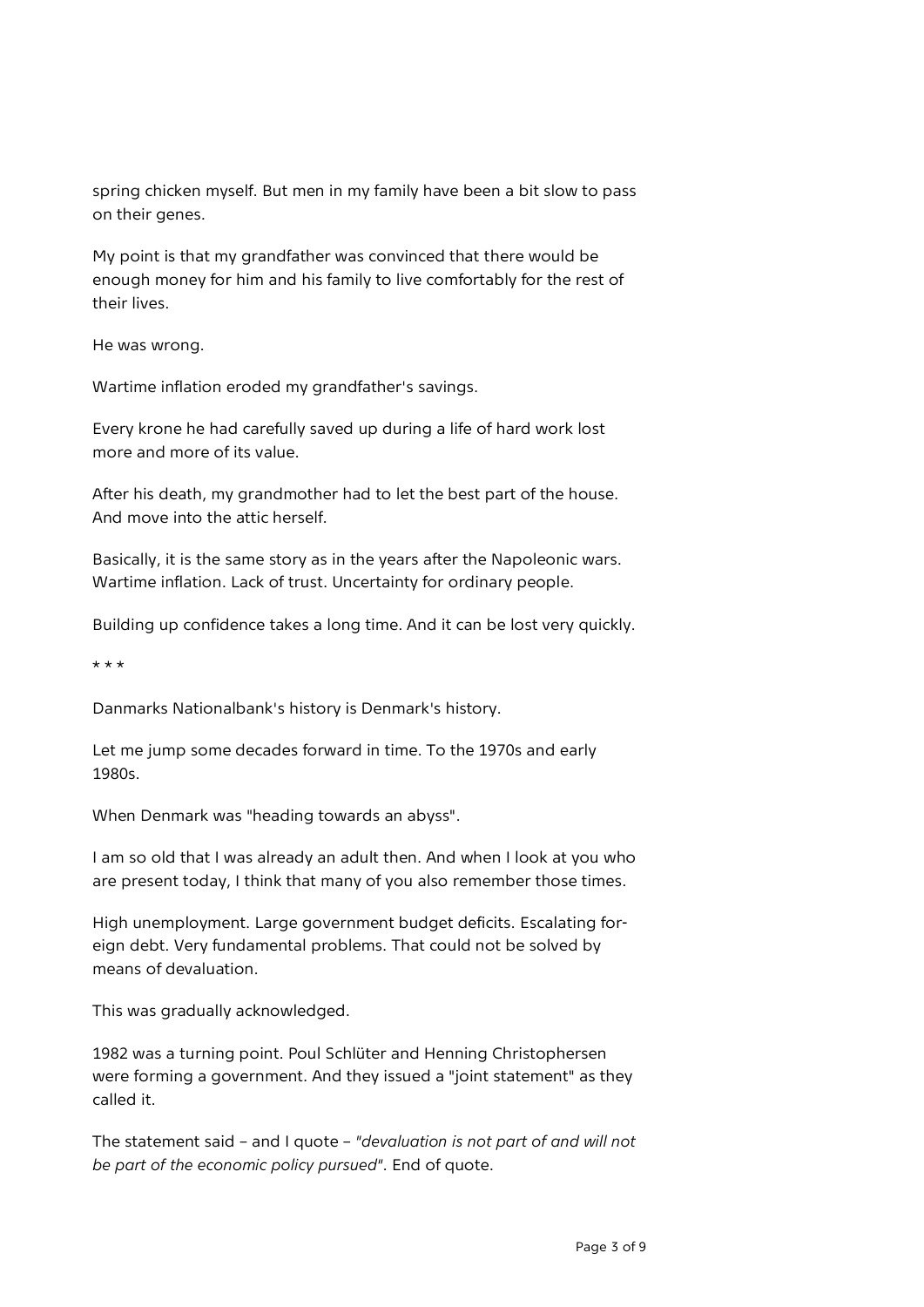In other words: they would conduct a fixed exchange rate policy.

Not everyone believed them. Perhaps Danmarks Nationalbank didn't either.

At least it is remarkable that Danmarks Nationalbank's report for that year mentions the fixed exchange rate policy only briefly, almost casually.

I know that for certain. Because I was the young economist who wrote the draft for the Report of the Board of Governors. Or rather, the first 27 drafts. That was how the process was then.

But I may add in my own defence – and in defence of the Board of Governors at the time: there was scarcely anyone who could predict the significance of the fixed exchange rate policy at that time.

In principle it was actually quite simple. The politicians just had to keep their promises.

And that is what they did. To everyone's surprise.

Since then, the exchange rate has *not* been part of the political toolbox.

The fixed exchange rate policy was most recently put to the test in 2015. When capital flowed **into** Denmark. That was, basically, a positive problem. And presumably it was not the sort of pressure against the krone that the fathers of the fixed exchange rate policy had imagined.

In the winter of 2015, the government, policy-makers, economic experts, the business community, Danmarks Nationalbank and the banks stood shoulder to shoulder.

I would like to express my appreciation of that.

Denmark's fixed exchange rate policy has stood the test of time. Because we all agree to defend it.

It has tied us closely to the euro. So closely that Denmark is, to all intents and purposes, a euro area member state.

But **with** exchange fees. And **without** influence. But that is another story.

\* \* \*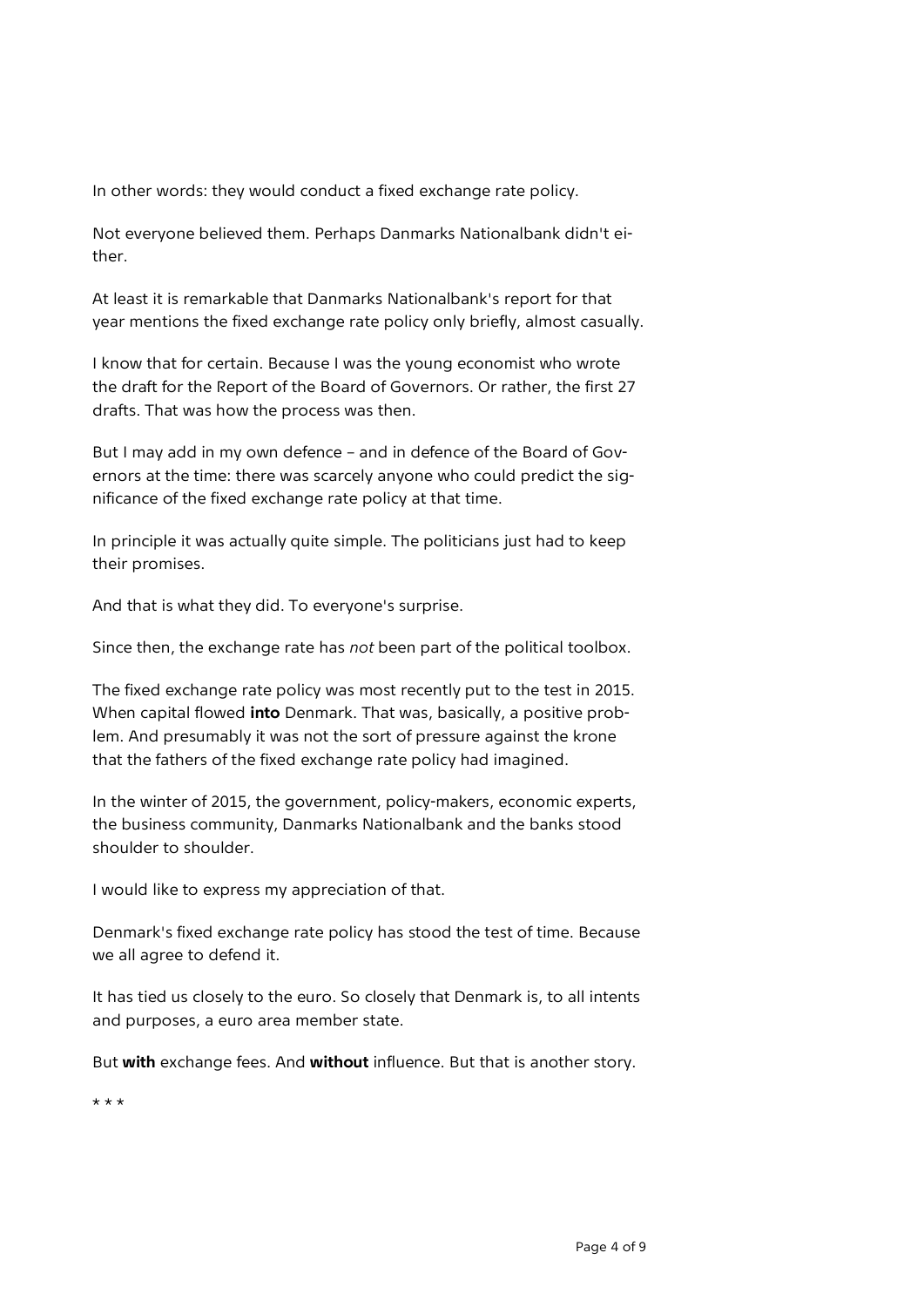Let me highlight one final period in the history of Denmark. And of Danmarks Nationalbank. After all, we have to cover 200 years.

The financial crisis in 2008.

In the period leading up to the crisis, the banks happily lent money to anyone. Perhaps also to people who were not planning to pay it back.

As a result, the banks became so financially vulnerable that the only ones they would never have lent any money were probably themselves.

House prices skyrocketed. The volume of lending soared. Politicians and everyone else should have seen the warning signs.

Danmarks Nationalbank was criticised for not having issued sufficiently loud and clear warnings.

Now we attempt to communicate more clearly. And sometimes we are also criticised for that.

Unfortunately, the financial crisis was an example of how the foundation for bad times is laid in good times. We have a tendency to focus on the favourable short-term outlook. We do not lift our heads and see the flames building up on the horizon.

Right now – in 2018 – the economy is booming again.

I suppose we should be pleased. All the same, I reserve the right also to be concerned in good times.

During the financial crisis, the Danish government had to issue guarantees for kr. 4,200 billion. That is – believe it or not – 2½ times Denmark's gross domestic product. That was what it took to rescue the banking sector and the Danes' deposits.

We don't want to end up in that situation again!

The financial crisis showed that regulation is all-important if we are to have a robust financial sector.

But also that regulation has a built-in paradox:

In a world **without** regulation, trust is generally **low**. So a bank must be extremely strong if customers are to have confidence in it.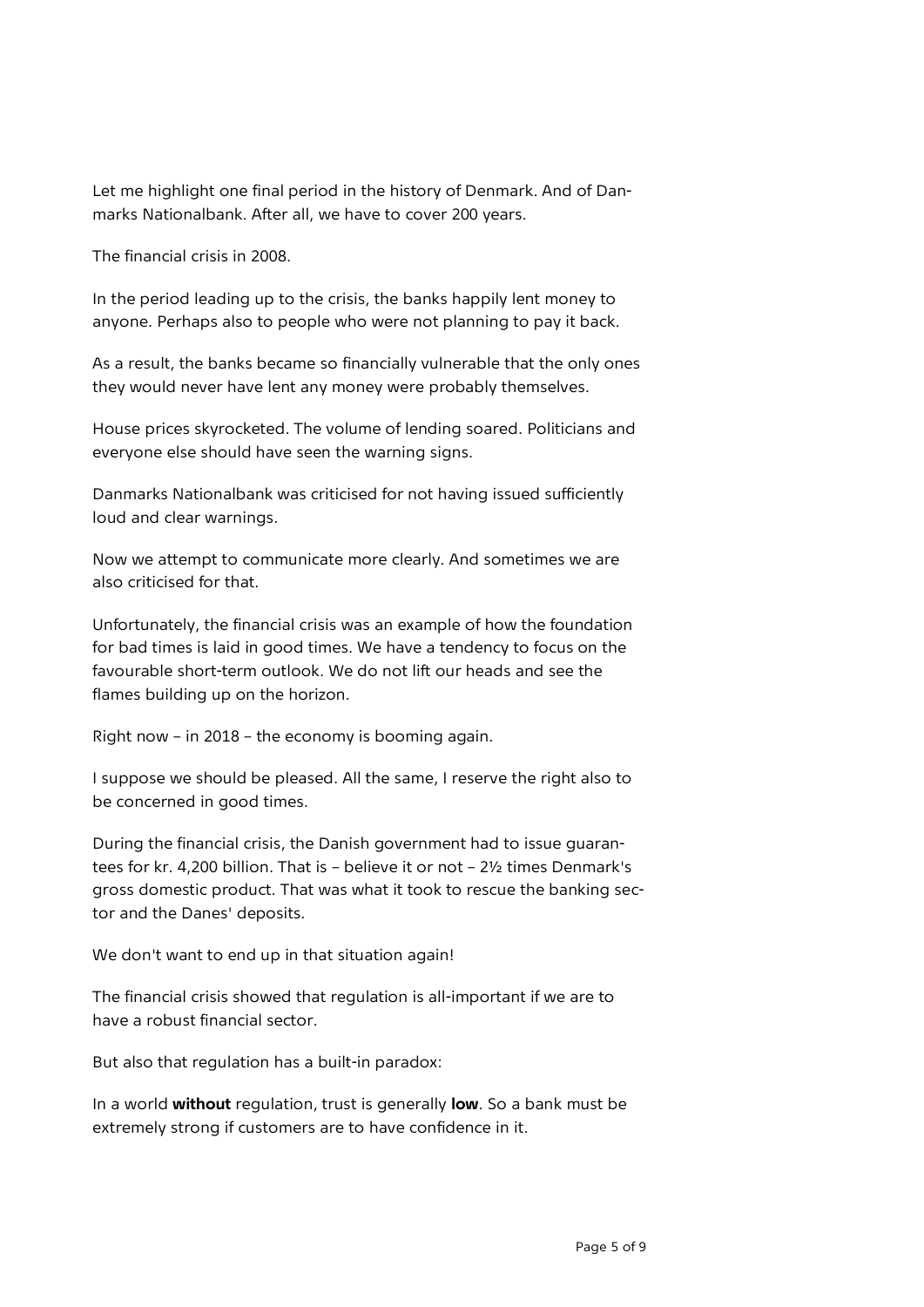In a world **with** regulation, trust in the financial system is **high**. And individual banks may be weak and just free-wheel.

For many people – including myself – the financial crisis made it very clear that we had created a system where the banks reap the gains in good times. But when things go wrong, society and the tax-payers are left to foot the bill.

In other words: in good times we have capitalism. In bad times – socialism.

Surely, there is something wrong.

If a craftsman or an industrial enterprise is imprudent, the firm will close. Owners and creditors will have to pay for the mismanagement and gambles.

That is how it should be! Also for banks!

That is why Danmarks Nationalbank wants regulation that will allow banks to fail without passing the bill to society and its citizens. And we are moving in that direction.

Tax-payers should not pay for the banks' spirit of adventure.

And for society it is of paramount importance that the financial system functions. That it is possible to borrow. That it is possible to save. That the value of money can be trusted. Also during a banking crisis.

\* \* \*

Ultimately it is about making people feel secure.

It is not about us who are sitting here in the Banking Hall today. But about all those outside this room.

All those who are at work or at home – or who have gone on holiday. And who may not even know that Danmarks Nationalbank is 200 years old today. It was certainly a surprise to some of the people in the video shots we just saw.

And that is okay – although we have actually done quite a lot to advertise this anniversary. A wish that was also expressed in the video.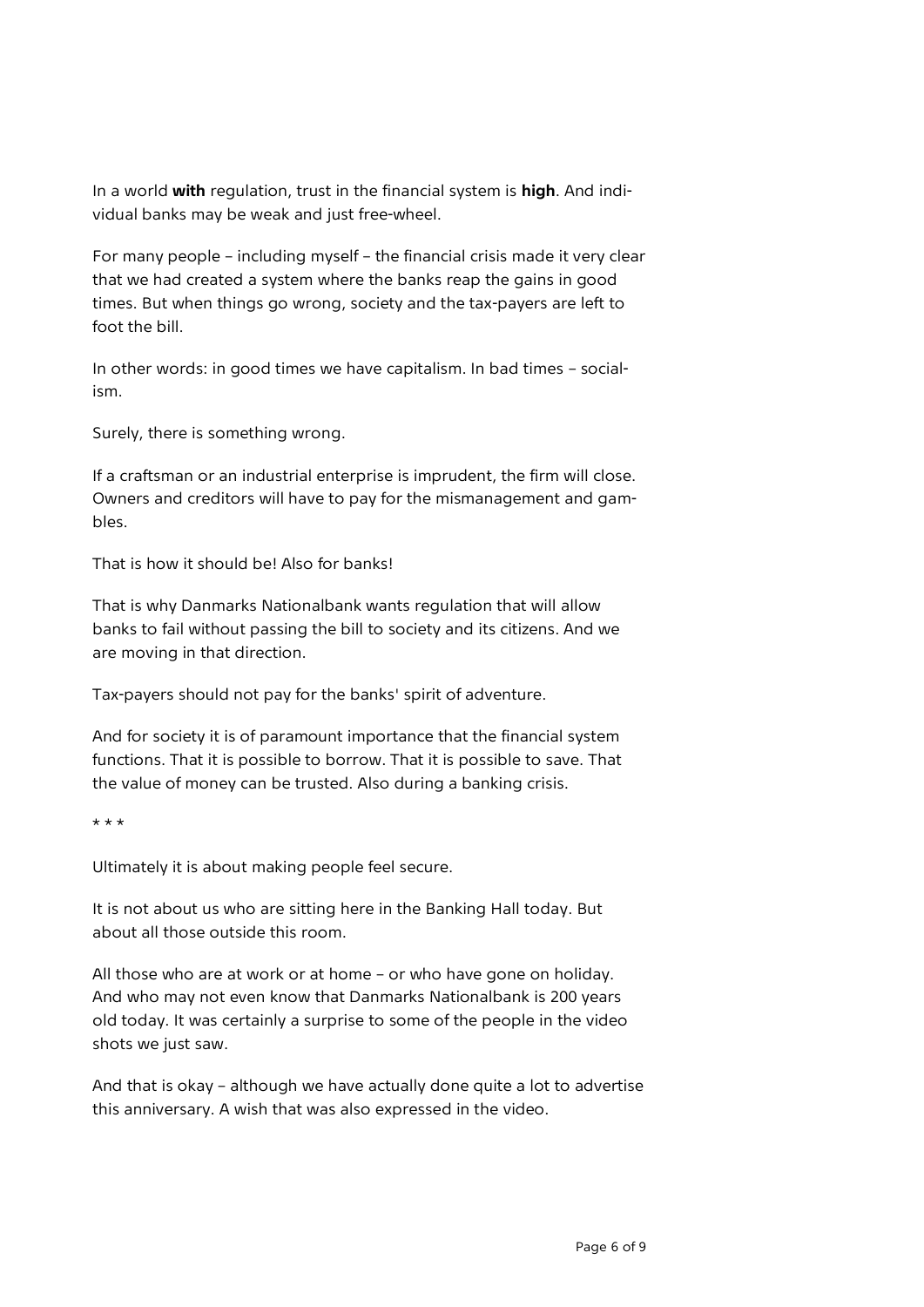But basically, money and banks should simply function. Ordinary people should not have to worry about that.

You might say that when we do our work well here at Danmarks Nationalbank, we are invisible to most Danes.

\* \* \*

Except in one respect. Wherever we have become less visible in recent years.

Banknotes and coins.

Do you remember the first 25-øre coins with a hole? Or the 10-krone banknote with Hans Christian Andersen? Many of you also know what a "ploughman" is. Banknotes and coins are highly visible. They are part of our shared memory.

But today only one tenth of private consumption is paid for in cash.

I don't think Denmark is about to become a cashless society – at least not in my lifetime. But we will have a future where fewer choose to pay with cash.

Issuing cash is probably the task that most people know Danmarks Nationalbank for. What many may not know about is that we are also the centre that keeps the electronic payment circuit running.

We own and operate an online bank for the commercial banks and together with the financial sector we have developed systems that have paved the way for the Dankort. Betalingsservice. MobilePay. Instant payments. Electronic securities.

Exchanging payments is constantly becoming cheaper, easier and faster. At least for payments in Danish kroner.

But when we need to transfer amounts in other currencies, it is expensive and cumbersome.

In that situation we may cast envious glances at the countries that have a single currency where citizens and enterprises avoid exchange fees when they trade with each other.

The way we pay today is not the same as it was 200 years ago.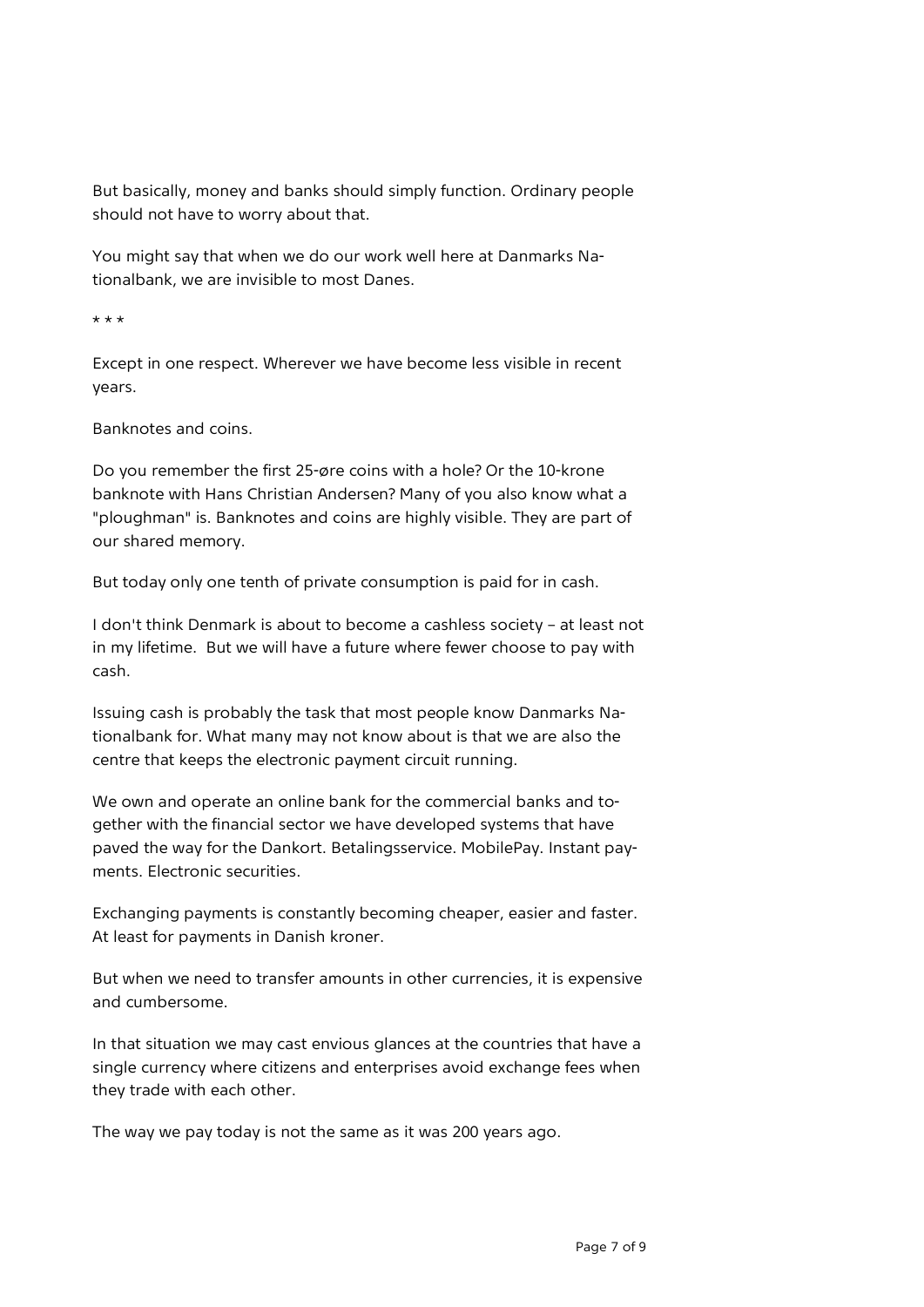But in one respect it has not changed: money and payments is based on trust.

Nor will banks be the same in the future as they are today. And to be honest, I don't care what a bank looks like – physically. It does not have to resemble a Greek temple.

But the function carried out by banks will always be required.

What matters to me is that banking operations are subject to solid regulation. So that people can feel secure.

So I find it difficult to imagine a future without a need for a central bank.

 $+ + +$ 

It is my hope that when Danmarks Nationalbank celebrates a new anniversary 100 years from now, our great- and great-great-grandchildren will be living in a society that is even more affluent and offers even more opportunities than ours.

What will that require?

Well, basically, we need to be aware of how we became prosperous.

Denmark is a small country. We do not have large deposits of raw materials.

Our wealth was created by exploiting the opportunities the world offers. Via international trade. Free flows of capital. Inspiration from other countries.

But we cannot just assume that the door to the world will always be open. In these years, some people want to slam that door.

Some want to shut off trade with other countries. Shut down partnerships. Shut out the world.

That will not benefit small countries. It will never benefit Denmark.

Over the last 200 years, we have become far more prosperous. In terms of real wages, we are 17 times as rich as we were 200 years ago.

We have greater opportunities. This is because we are an open country.